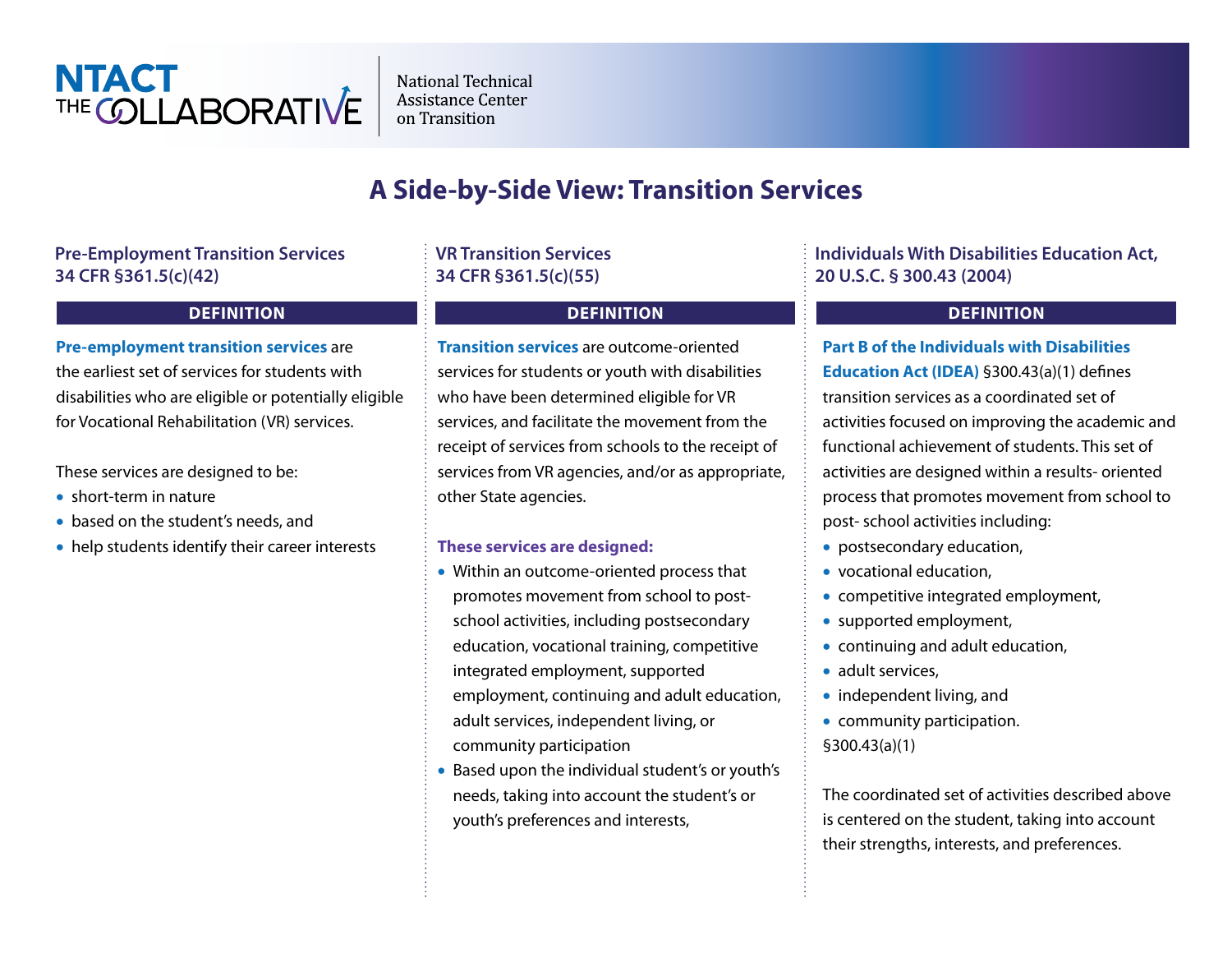### **DEFINITION (Continued)**

- To include instruction, community experiences, the development of employment and other post-school adult living objectives, and, if appropriate, acquisition of daily living skills and functional vocational evaluation,
- To promote or facilitate the achievement of the employment outcome identified in the student's or youth's individualized plan for employment (IPE), and
- To include outreach to and engagement of the parents, or, as appropriate, the representative of such a student or youth with a disability.

### **Special Education Transition Services**

### **DEFINITION (Continued)**

Activities include:

- Instruction,
- Related services,
- Community experiences,
- Development of employment and other postschool adult living objectives, and/or
- Daily living skills and functional vocational evaluation when appropriate. §300.43(a)(2)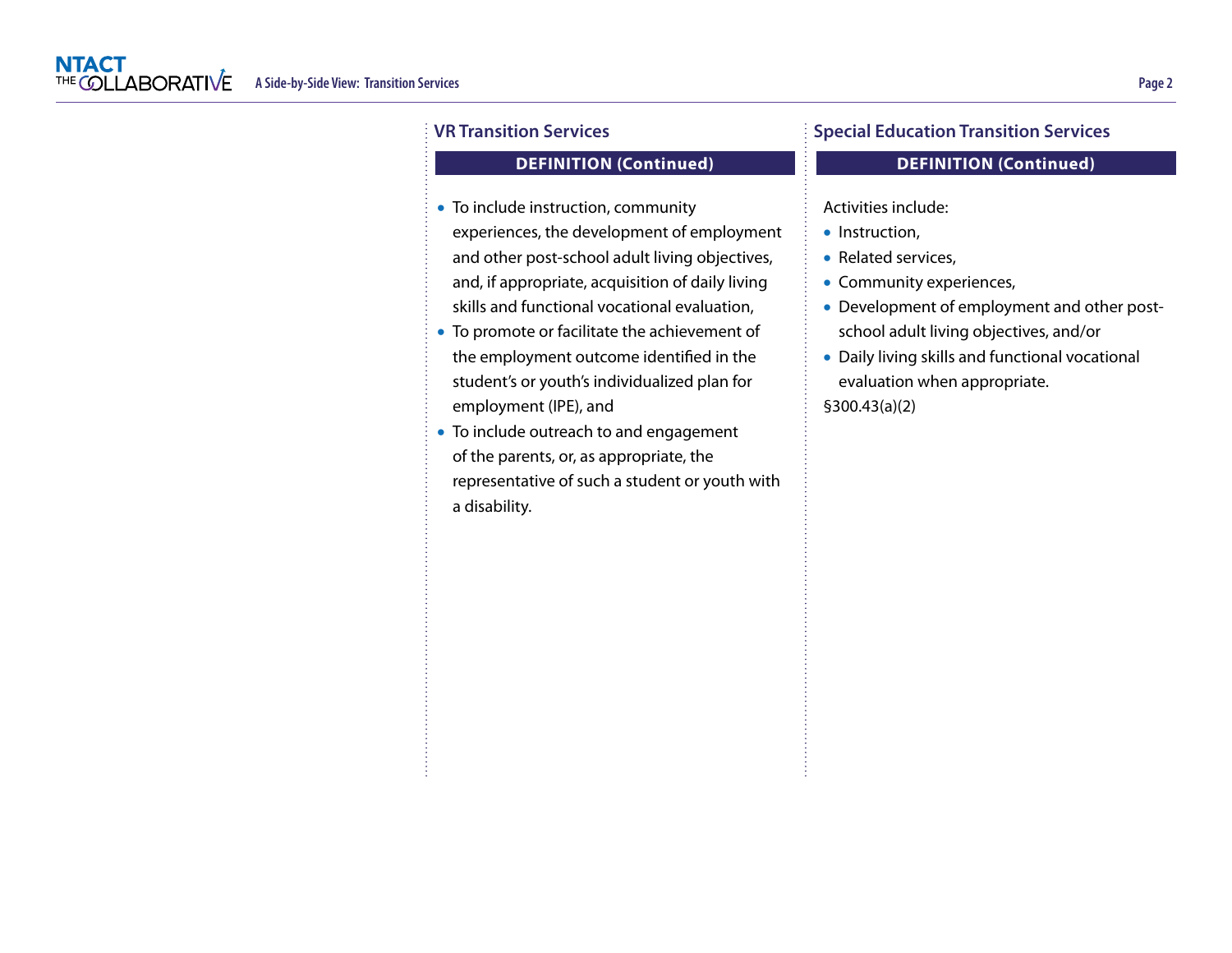determined eligible for vocational rehabilitation

ł

services)

| <b>Pre-Employment Transition Services</b><br>34 CFR §§ 361.48(a) and 34 C.F.R. 361.48(b)(18)                                                                                                                                                                                                                                                                                                                | <b>VR Transition Services</b><br>34 CFR § 361.48(b)(18)                                                                                                                                                                                                                                                     | <b>Individuals With Disabilities Education Act,</b><br>20 U.S.C. § 300.43 (2004)                                                                                                                                                                                        |  |
|-------------------------------------------------------------------------------------------------------------------------------------------------------------------------------------------------------------------------------------------------------------------------------------------------------------------------------------------------------------------------------------------------------------|-------------------------------------------------------------------------------------------------------------------------------------------------------------------------------------------------------------------------------------------------------------------------------------------------------------|-------------------------------------------------------------------------------------------------------------------------------------------------------------------------------------------------------------------------------------------------------------------------|--|
| <b>TARGET POPULATION</b>                                                                                                                                                                                                                                                                                                                                                                                    | <b>TARGET POPULATION</b>                                                                                                                                                                                                                                                                                    | <b>TARGET POPULATION</b>                                                                                                                                                                                                                                                |  |
| <b>Pre-employment transition services are only</b><br>available to students with disabilities.                                                                                                                                                                                                                                                                                                              | <b>VR Transition services may be provided to</b><br>students and youth with disabilities.                                                                                                                                                                                                                   | <b>IDEA Transition services are provided to</b><br>students with disabilities who receive special<br>education services.                                                                                                                                                |  |
| As defined in Section 7(37) of the Rehabilitation<br>Act and C.F.R. § 361.5(c)(51), a "student with a<br>disability" is an individual with a disability in a<br>secondary, postsecondary, or other recognized<br>education program who falls within the                                                                                                                                                     | As defined in Section 7(42) of the Rehabilitation<br>Act and C.F.R. § 361.5(c)(58), a "youth with a<br>disability" is an individual with a disability who is<br>not younger than 14 years of age; or older than<br>24 years of age.                                                                         | Under IDEA, 34 C.F.R. § 300.101, state and<br>local education agencies must ensure that<br>a free appropriate public education (FAPE)<br>is made available to all eligible children                                                                                     |  |
| requirements for minimum and maximum age<br>(determined by each state), and is either:<br>• Eligible for, and receiving, special education or<br>related services under Part B of the Individuals<br>with Disabilities Education Act, or                                                                                                                                                                    | Note there is no requirement that a "youth with<br>a disability" be participating in an educational<br>program, and the age range for a "youth with<br>a disability" is broader than that for a "student                                                                                                    | with disabilities between the ages of 3 and<br>21, inclusive, and consistent with State<br>law. FAPE includes the provision of special<br>education and related services at no cost to<br>the parents as stated.                                                        |  |
| • Is a student who is an individual with a<br>disability, for purposes of Section 504 of the<br><b>Rehabilitation Act</b>                                                                                                                                                                                                                                                                                   | with a disability" under the Rehabilitation Act.<br>VR Transition services are provided to students                                                                                                                                                                                                         | IDEA Transition services must be addressed<br>beginning with the first IEP in effect when the                                                                                                                                                                           |  |
| Pre-employment transition services must be made<br>available statewide to all who meet the definition<br>of a "student with a disability" who may need such<br>services and are either:<br>• Eligible for vocational rehabilitation services, or<br>• Potentially eligible for vocational rehabilitation<br>services (i.e., all students with disabilities,<br>including those who have not applied or been | and youth with disabilities:<br>• that have been determined eligible for the VR<br>program,<br>• and in accordance with an approved IPE [the<br>IPE may include a general goal of competitive<br>integrated employment or a description of the<br>individual's projected post school employment<br>outcome] | student turns age 16, or younger, if determined<br>appropriate by the IEP Team, and updated<br>annually. Individual state policies may require<br>transition planning begin earlier, with several<br>beginning transition planning at age 14 and as<br>early as age 12. |  |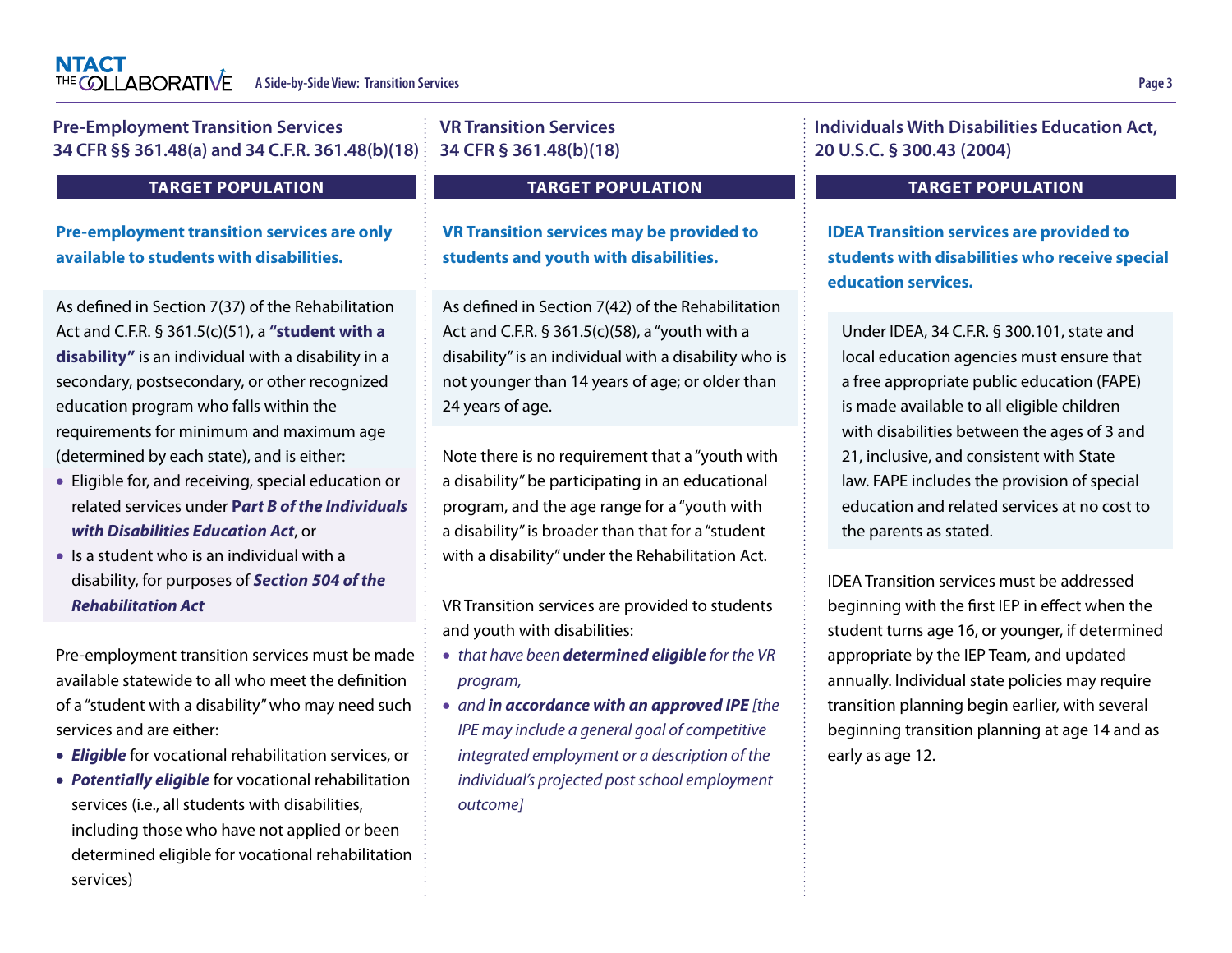### **Pre-Employment Transition Services**

#### **TARGET POPULATION (Continued)**

A student with a disability who is potentially eligible and received **at least one** of the five required pre-employment transition services **prior to** eligibility determination may continue to receive pre-employment transition services while they are in the process of applying for VR services or if they have been placed on a wait list, if the State VR agency is in an Order of Selection (OOS).

Once a student with a disability has been determined eligible, and is able to be served, they may continue to receive pre-employment transition services, but these services must be provided in accordance with an approved IPE (34 C.F.R. § 361.48(b)(18)).

#### **VR Transition Services**

### **TARGET POPULATION (Continued)**

A student or a youth with a disability who has applied for VR services, been determined eligible and is on a waiting list (assigned to a priority category not currently being served if the State VR Agency is under an Order of Selection (OOS)) **cannot** receive individualized VR transition services until the priority category to which they are assigned is opened and the transition services have been identified on the IPE.

A student with a disability who has been determined eligible for the VR program, and is not on a waiting list for services, may receive any VR services, including pre-employment transition services, necessary to assist them in achieving their employment outcome, so long as those services are identified on their IPE (34 C.F.R. § 361.48(b)(18)).

### **Individuals With Disabilities Education Act**

#### **TARGET POPULATION (Continued)**

34 C.F.R. § 300.102 The provision of IDEA Transition services included in the student's IEP, continues until the student graduates with a regular high school diploma or reaches maximum age requirements for FAPE under IDEA and as defined by the state. The IEP Team determines the transition services and whether a student with a disability remains eligible for and entitled to special education services within the requirements of IDEA and the state.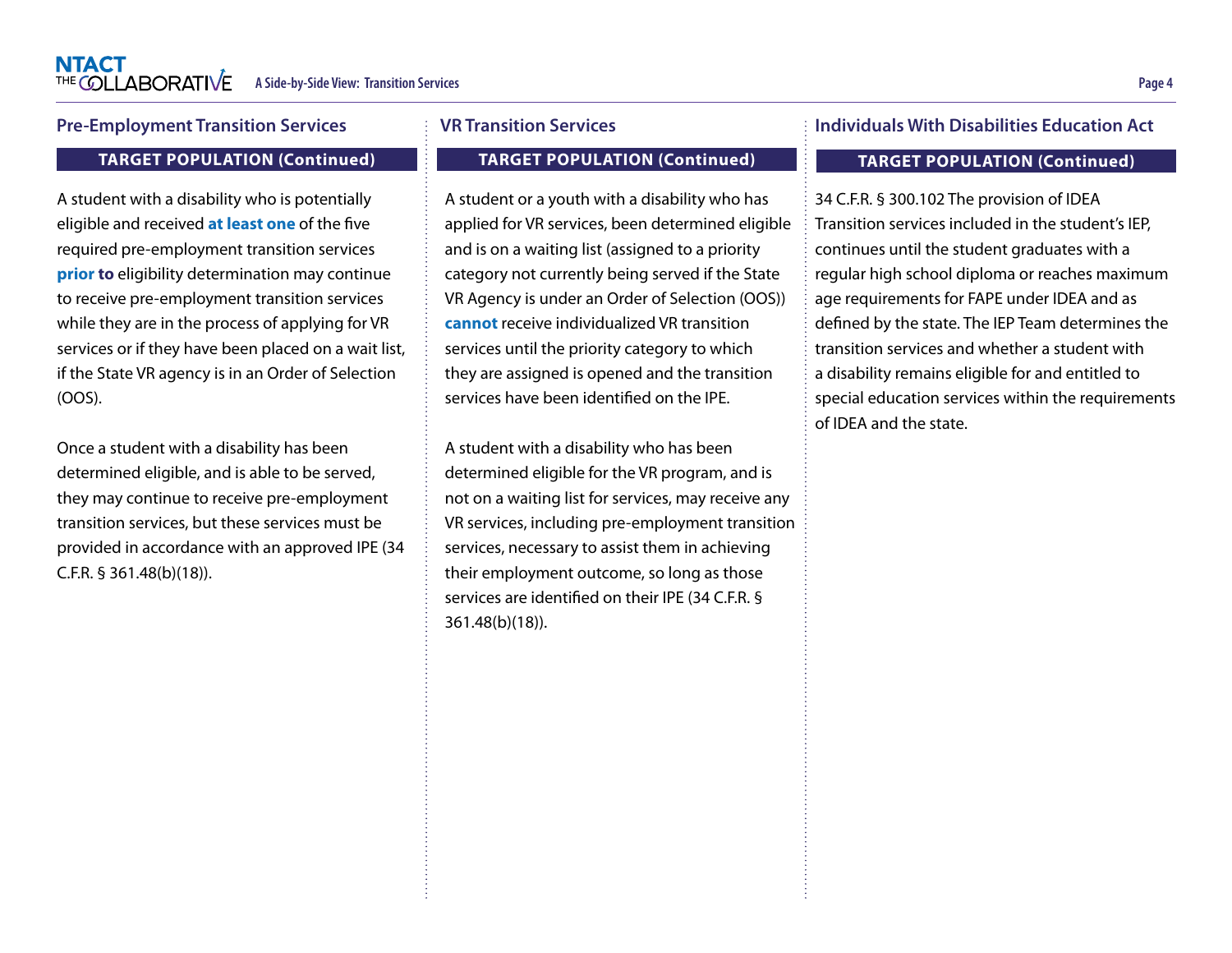# **Pre-Employment Transition Services 34 CFR §§ 361.48(a) and 361.48(b)(18)**

#### **NATURE, SCOPE AND PURPOSE OF SERVICES**

### **Designed to be an early start at job exploration for students with disabilities.**

- Services provided or arranged by the VR agency should be based on an individual's need, and should enrich, not delay, transition planning, application to the VR program, and the continuum of vocational rehabilitation services necessary for movement from school to postsecondary education or to an employment outcome.
- Increases opportunities for students with disabilities to practice and improve workplace readiness skills, through work-based learning experiences in a competitive, integrated work setting.
- Increases opportunities for students with disabilities to explore post-secondary training options, leading to more industry recognized credentials, and meaningful post-secondary employment.
- May begin once a student requests or is recommended for one or more of the five required pre-employment transition services, and is determined by VR to be a student with a disability in need of such services.
- Pre-employment transition services must be provided or arranged in collaboration with local education agencies (LEAs).

# **VR Transition Services 34 CFR § 361.48(b)(18)**

#### **NATURE, SCOPE AND PURPOSE OF SERVICES**

**Outcome-oriented services that promote movement from school to post-school activities, including postsecondary education, vocational training, and an employment outcome in competitive integrated employment or supported employment, including customized employment.**

• Provides for further development and pursuit of career interests with post-secondary education, vocational training, job search, job placement, job retention, job follow-up and job followalong services.

If eligible students with disabilities need VR transition services that are not within the scope of pre-employment transition services, VR agencies may still provide these services in accordance with an approved IPE. However, these additional VR transition services may only be paid with other VR funds that were not reserved under Section 110(d) (1) of the Rehabilitation Act and 34 CFR 361.65(a) (3)(i).

**Individuals With Disabilities Education Act, 20 U.S.C. § 300.43 (2004)**

#### **NATURE, SCOPE AND PURPOSE OF SERVICES**

**IDEA transition services are wide ranging and designed to help the student build skills and knowledge needed to achieve their postschool goals. Each student with a disability must receive FAPE in the least restrictive environment (LRE) and, to the maximum extent appropriate, must be educated with students who do not have disabilities. The provision of LRE applies to transition services, including career development and employment experiences (OSERS, A Transition Guide, 2020).** 

Once a student meets the age requirements or individual need, as determined by the IEP team to include transition planning in their IEP, the focus of the IEP becomes the design and delivery of transition services that support the student's move from school to post school activities, including postsecondary education and training, employment, and independent living.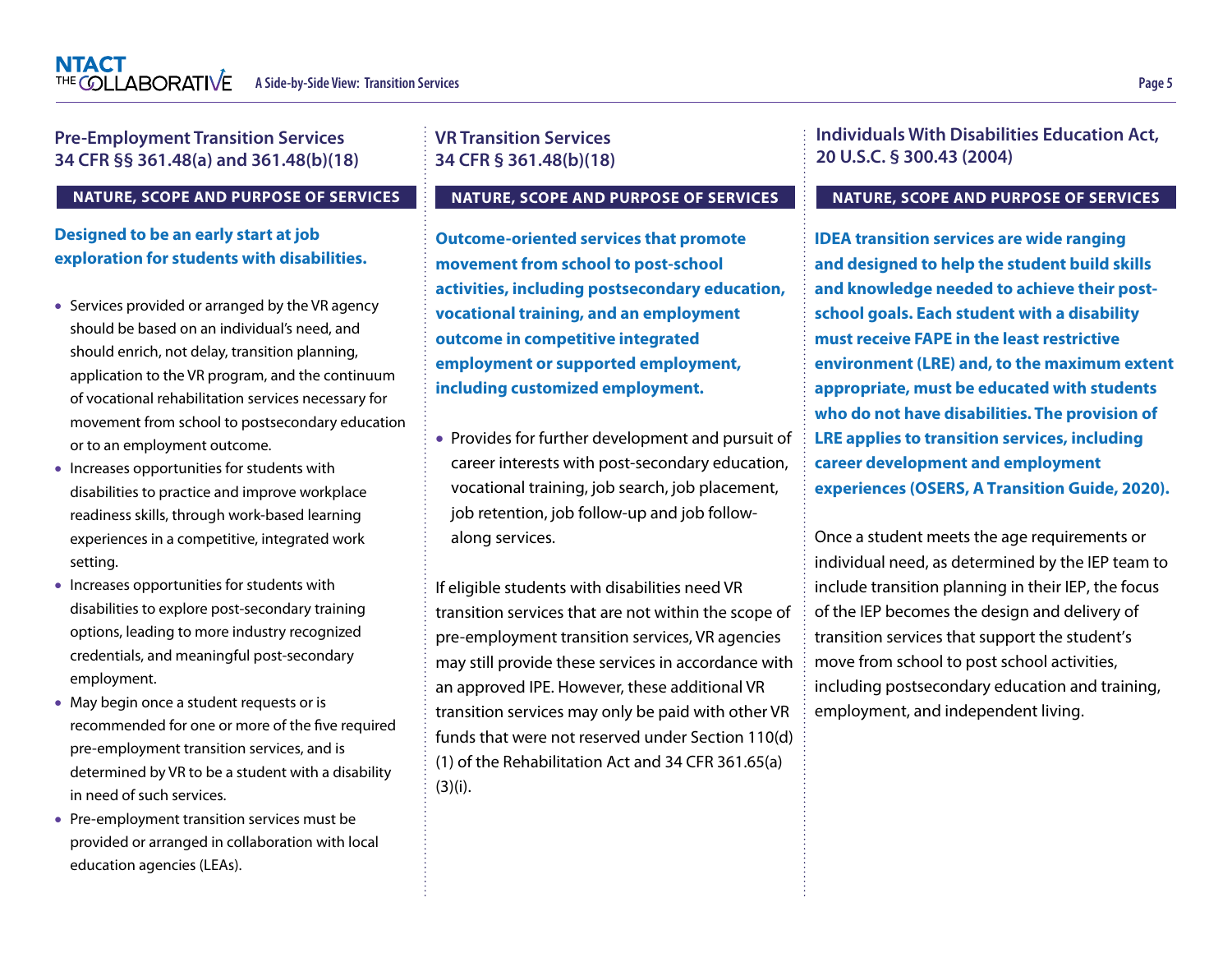## **Individuals With Disabilities Education Act, 20 U.S.C. § 300.43 (2004)**

### **NATURE, SCOPE AND PURPOSE OF SERVICES (Continued)**

Transition planning is considered an integral part of the IEP must include:

- Measurable postsecondary goals based upon age-appropriate transition assessments related to training, education, employment, and independent living skills (when appropriate);
- Transition services designed to support the student in achieving these postsecondary goals;
- A multi-year 'course of study' that includes both the classes and activities necessary for the student to achieve their identified post-school goals.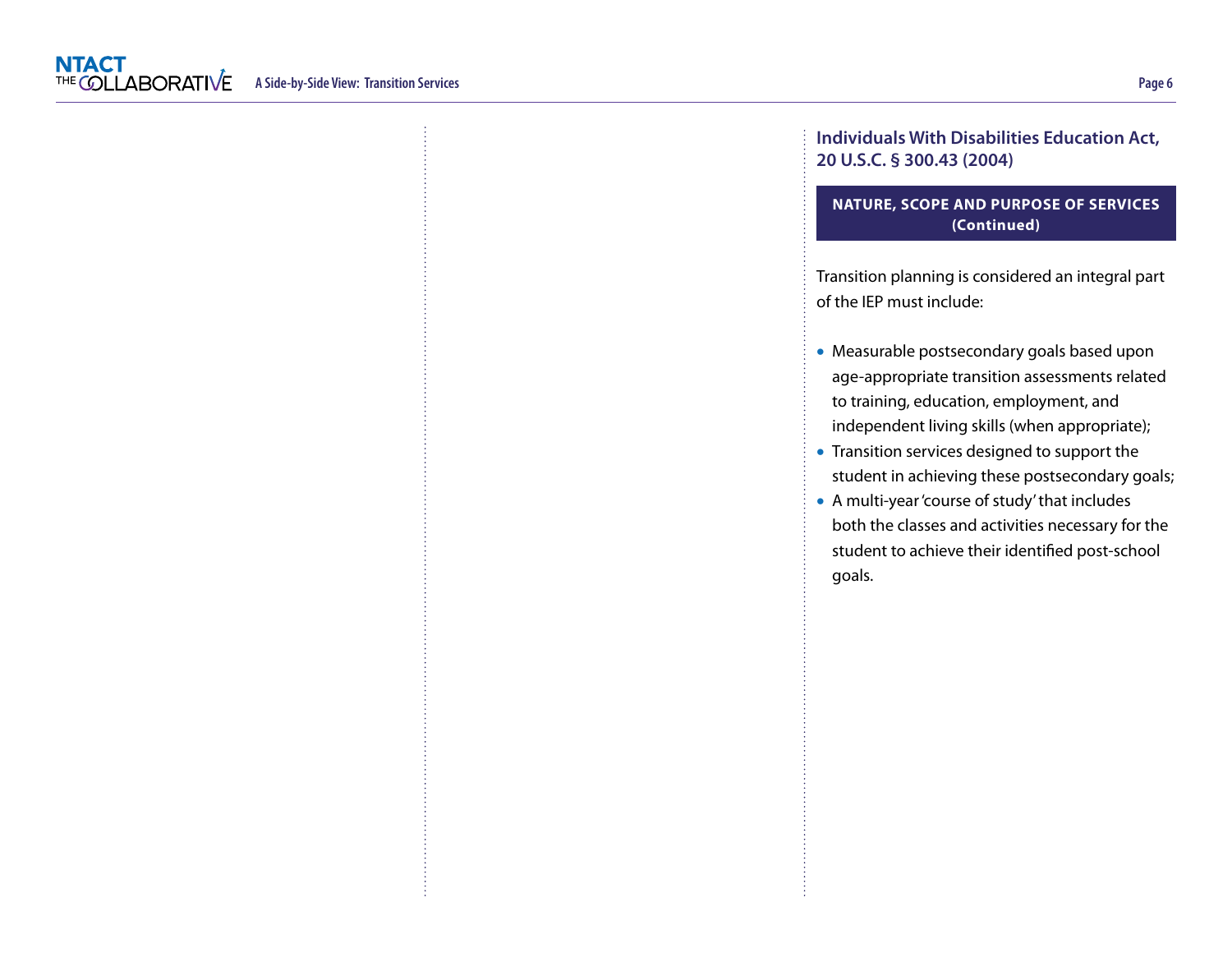| <b>Pre-Employment Transition Services</b><br>34 CFR §361.5(c)(42) and 34 CFR §361.48(a)(2)                                                                                                                                                                                                                                                                                                                                                                  | <b>VR Transition Services</b><br>34 CFR §361.5(c)(55) and 34 CFR §361.48(b)                                                                                                                                                                                                                                                                                               | <b>Individuals With Disabilities Education Act,</b><br>20 U.S.C. § 300.43 (2004)                                                                                                                                                                                                                                                                                                                   |
|-------------------------------------------------------------------------------------------------------------------------------------------------------------------------------------------------------------------------------------------------------------------------------------------------------------------------------------------------------------------------------------------------------------------------------------------------------------|---------------------------------------------------------------------------------------------------------------------------------------------------------------------------------------------------------------------------------------------------------------------------------------------------------------------------------------------------------------------------|----------------------------------------------------------------------------------------------------------------------------------------------------------------------------------------------------------------------------------------------------------------------------------------------------------------------------------------------------------------------------------------------------|
| <b>DESCRIPTION OF ACTIVITIES/SERVICES</b>                                                                                                                                                                                                                                                                                                                                                                                                                   | <b>DESCRIPTION OF ACTIVITIES/SERVICES</b>                                                                                                                                                                                                                                                                                                                                 | <b>DESCRIPTION OF ACTIVITIES/SERVICES</b>                                                                                                                                                                                                                                                                                                                                                          |
| The five required pre-employment transition<br>service activities may be provided either in a<br>group setting or on an individual basis, and<br>include:                                                                                                                                                                                                                                                                                                   | The full array of individualized VR services<br>may be provided to an eligible student or<br>youth with a disability in need of such services<br>so long as they are included on an approved<br><b>IPE</b> to assist in preparing for, securing, retaining,                                                                                                               | <b>Transition services provided through IDEA</b><br>§300.43 are designed to meet individual<br>student needs and skill development<br>necessary to meet their postsecondary goals<br>and may include the following areas:                                                                                                                                                                          |
| 1. Job exploration counseling;                                                                                                                                                                                                                                                                                                                                                                                                                              | advancing in or regaining an employment                                                                                                                                                                                                                                                                                                                                   |                                                                                                                                                                                                                                                                                                                                                                                                    |
| 2. Work-based learning experiences, which may<br>include in-school or after school opportunities,<br>or experience outside the traditional school<br>setting (including internships), that is provided<br>in an integrated environment in the community<br>to the maximum extent possible;<br>3. Counseling on opportunities for enrollment<br>in comprehensive transition or postsecondary<br>educational programs at institutions of higher<br>education; | outcome that is consistent with the individual's<br>unique strengths, resources, priorities, concerns,<br>abilities, capabilities, interests, and informed<br>choice.<br>Any allowable VR service can be provided as a VR<br>transition service under an IPE.<br>The individualized VR transition services provided<br>will depend on the student's or youth's individual | <b>Instruction</b><br>The student is provided instruction in the skills<br>necessary to achieve their identified post-school<br>goals This instruction may occur in the school<br>and/or community settings.<br><b>Related Services</b><br>The student may require support from various<br>adult services to achieve his or her post-school<br>goals. Examples include an evaluation for assistive |
| 4. Workplace readiness training to develop                                                                                                                                                                                                                                                                                                                                                                                                                  | needs and include, but are not limited to:                                                                                                                                                                                                                                                                                                                                | technology, a disability resource center at an                                                                                                                                                                                                                                                                                                                                                     |
| social skills and independent living; and<br>5. Instruction in self-advocacy (including<br>instruction in person-centered planning),                                                                                                                                                                                                                                                                                                                        | • An assessment for determining eligibility and<br>VR needs by qualified personnel, including, if<br>appropriate, an assessment by personnel skilled in                                                                                                                                                                                                                   | institution of higher education, or meetings with<br>a mental health counselor.                                                                                                                                                                                                                                                                                                                    |
| which may include peer mentoring (including                                                                                                                                                                                                                                                                                                                                                                                                                 | rehabilitation technology;                                                                                                                                                                                                                                                                                                                                                | <b>Community Experiences</b>                                                                                                                                                                                                                                                                                                                                                                       |
| peer mentoring from individuals with<br>disabilities working in competitive integrated<br>employment).                                                                                                                                                                                                                                                                                                                                                      | • Counseling and guidance, including information<br>and support services to assist an individual in<br>exercising informed choice consistent with the<br>provisions of section 102(d) of the Rehabilitation                                                                                                                                                               | Community experiences take place in integrated<br>community settings and are designed to<br>provide opportunities for career exploration,<br>development of workplace skills and experiences                                                                                                                                                                                                       |

*VR may not limit or expand these five required pre-employment transition services.*

*provisions of section 102(d) of the Rehabilitation Act;*

ŧ

postsecondary education and training.

that provide students information about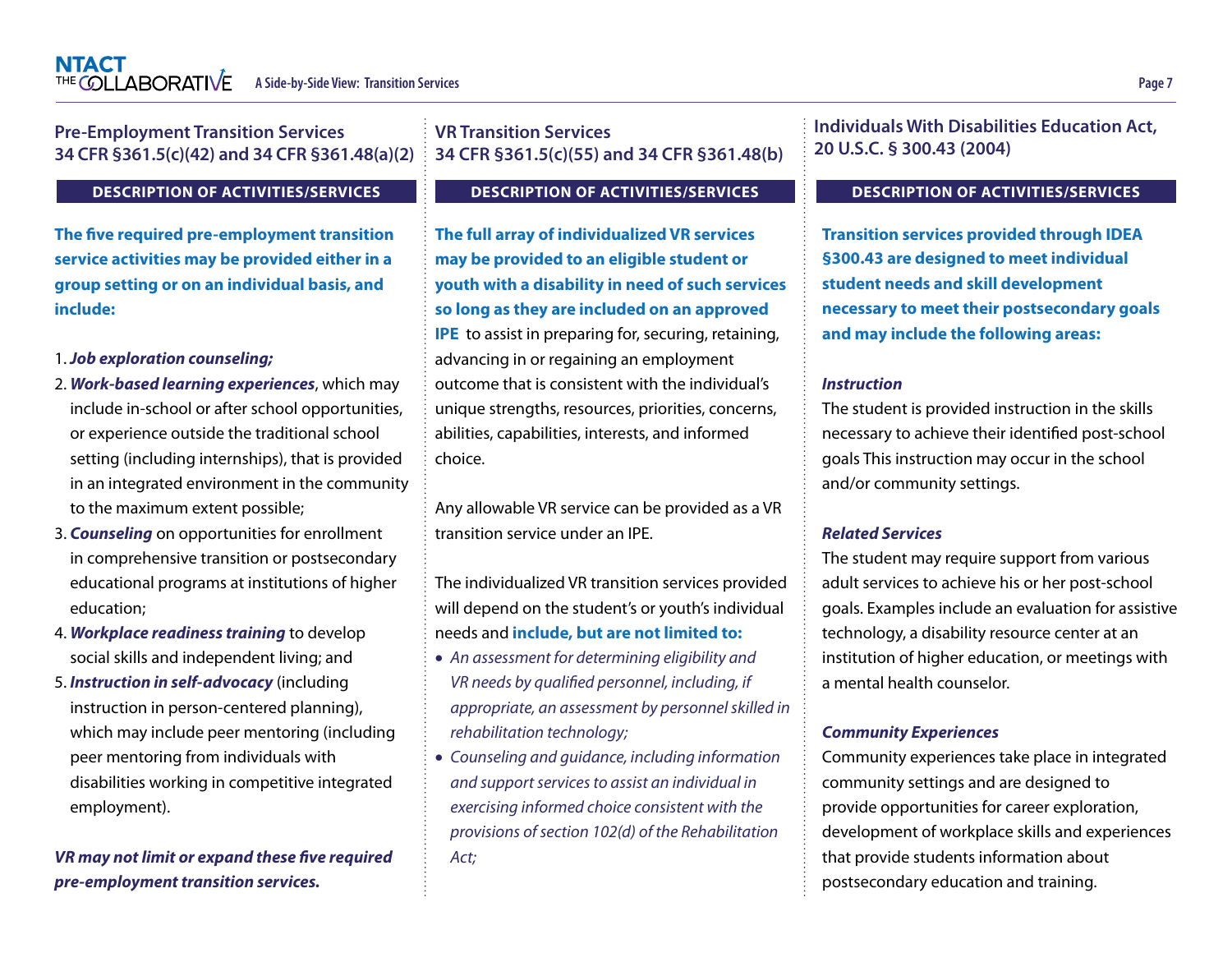#### **DESCRIPTION OF ACTIVITIES/SERVICES (Cont.)**

- *Referral and other services to secure needed services from other agencies through agreements developed, if such services are not available under the VR program;*
- *Job-related services, including job search and placement assistance, job retention services, follow-up services, and follow-along services;*
- *Transition services for students with disabilities, that facilitate the transition from school to postsecondary life, such as achievement of an employment outcome in competitive integrated employment, or pre-employment transition services for students;*
- *Supported employment services for individuals with the most significant disabilities; and*
- *Services to the family of an individual with a disability necessary to assist the individual to achieve an employment outcome.*

### **Individuals With Disabilities Education Act**

#### **DESCRIPTION OF ACTIVITIES/SERVICES (Cont.)**

### *Development of Employment and Other Post-School Adult Living Objectives*

Employment objectives are designed to help students develop work related behaviors, career exploration, skill training and experience paid work. Adult living objectives include things such as registering to vote, renting a home, acquiring transportation, accessing medical services, applying for college, and benefits planning.

#### *Daily Living Skills*

Development of these skills will allow the student to live as independently as possible or desired. This includes the development of skills in selfdetermination/advocacy that develop a student's ability to make choices about where they live, learn, play, and work in their community.

*I*DEA (2004) requires that outside agency partners, such as Vocational Rehabilitation, Intellectual Disabilities/Developmental Disabilities, representatives from postsecondary education, or mental health providers, be invited to IEP team meetings as appropriate. This helps ensure that the students' needs, preferences, and interests remain at the forefront of transition planning. The local education agency must obtain permission from parents (or from the student directly, if at the age of majority) for outside agencies to attend.